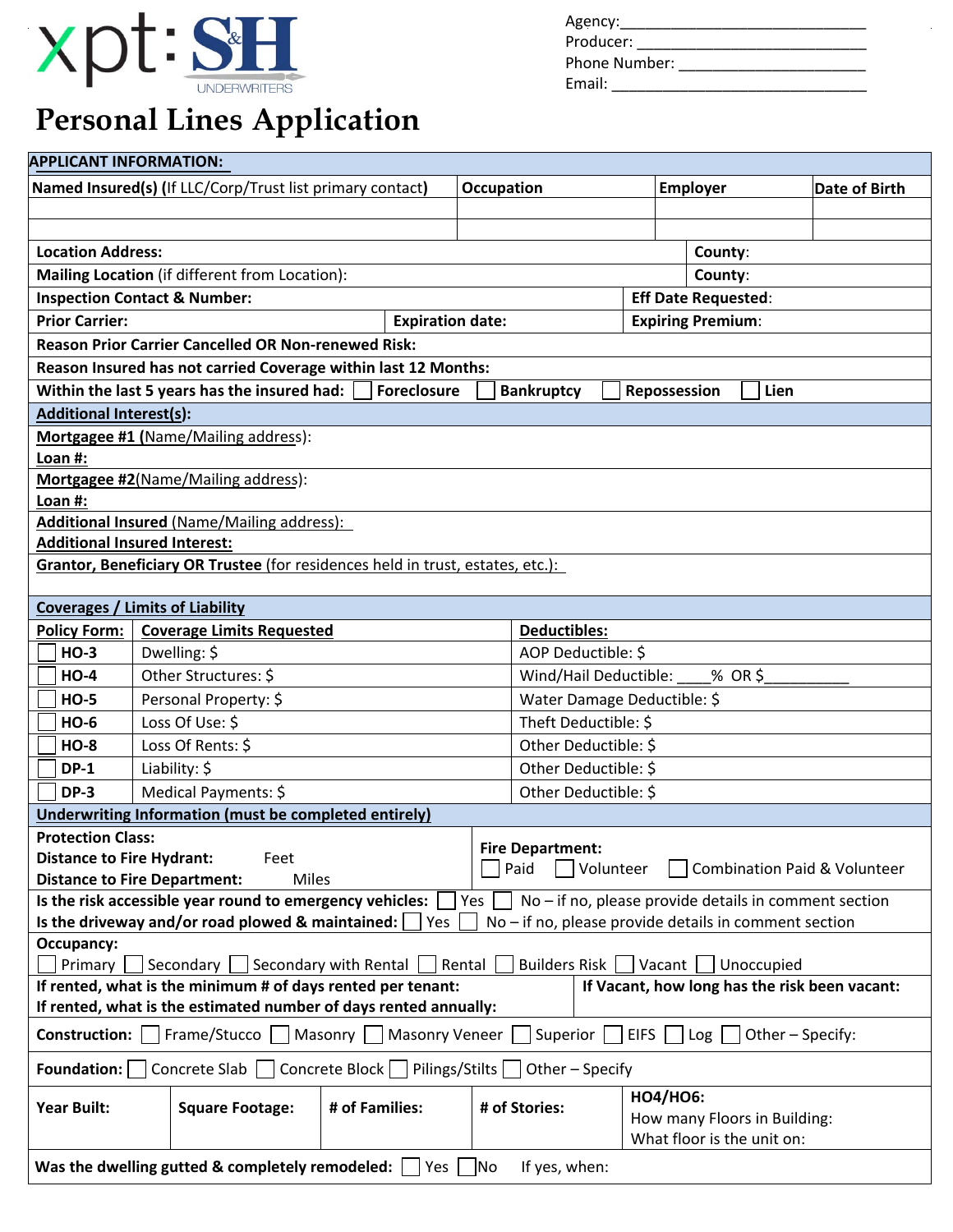| <b>Roof Type:</b> $\bigcap$ Comp $\bigcap$ Shake $\bigcap$ Tile $\bigcap$ Slate $\bigcap$ Metal $\bigcap$ Other – Specify:                                                                                                                     |                                              |                                                                                                                                                                                       |                                                                                                                       |                                                         |                                   |                                              |                  |  |
|------------------------------------------------------------------------------------------------------------------------------------------------------------------------------------------------------------------------------------------------|----------------------------------------------|---------------------------------------------------------------------------------------------------------------------------------------------------------------------------------------|-----------------------------------------------------------------------------------------------------------------------|---------------------------------------------------------|-----------------------------------|----------------------------------------------|------------------|--|
| Hip Roof: $ $ $ $ Yes $ $ No $ $ Age of Roof:<br>Date of Roof update:<br>Partial<br>Full                                                                                                                                                       |                                              |                                                                                                                                                                                       |                                                                                                                       |                                                         |                                   |                                              |                  |  |
|                                                                                                                                                                                                                                                | <b>Electrical System:</b>   Circuit Breakers |                                                                                                                                                                                       | Fuses # of Amps:                                                                                                      |                                                         | <b>Date of Electrical Update:</b> |                                              | Partial<br>Full  |  |
| Does the dwelling Include any Knob & Tube Wiring:<br><b>Yes</b><br><b>No</b><br>Does the dwelling include any Federal Pacific Stab Lok Breakers: $\Box$ Yes $\Box$<br>No<br>Does the dwelling include any Aluminum Wiring:<br>Yes<br><b>No</b> |                                              |                                                                                                                                                                                       |                                                                                                                       |                                                         |                                   |                                              |                  |  |
| Plumbing System:                                                                                                                                                                                                                               |                                              | Copper   Plastic<br>$\vert$ Iron                                                                                                                                                      | Date of Plumbing update:                                                                                              |                                                         |                                   | <b>Full</b><br>Partial                       |                  |  |
| <b>Heating System:</b><br>Date of update:                                                                                                                                                                                                      | <b>Electric</b>                              | Gas<br>Oil<br><b>Partial</b><br>Full                                                                                                                                                  | Wood<br>Other-Specify                                                                                                 |                                                         |                                   |                                              |                  |  |
| <b>Protective Devices:</b>                                                                                                                                                                                                                     | Dead Bolts                                   | Central Burglar<br>Central Fire                                                                                                                                                       | Fire Extinguishers $\lfloor \ \rfloor$ Motion Detection $\lfloor$                                                     |                                                         | CO Detectors                      | Low Temp Smoke Detectors Interior Sprinklers |                  |  |
|                                                                                                                                                                                                                                                |                                              | Loss History: (include all losses within last 5 years regardless of location whether or not paid by insurance)                                                                        |                                                                                                                       |                                                         |                                   |                                              |                  |  |
| <b>Description of Loss:</b><br>Loss Date:<br>Loss Type:                                                                                                                                                                                        |                                              |                                                                                                                                                                                       | <b>Amount Paid:</b>                                                                                                   |                                                         | Open/Closed                       | <b>Unrepaired</b><br><b>Damage</b>           |                  |  |
|                                                                                                                                                                                                                                                |                                              |                                                                                                                                                                                       |                                                                                                                       |                                                         |                                   |                                              | Yes<br>No        |  |
|                                                                                                                                                                                                                                                |                                              |                                                                                                                                                                                       |                                                                                                                       |                                                         |                                   |                                              | Yes<br>No        |  |
|                                                                                                                                                                                                                                                |                                              |                                                                                                                                                                                       |                                                                                                                       |                                                         |                                   |                                              | <b>No</b><br>Yes |  |
|                                                                                                                                                                                                                                                |                                              |                                                                                                                                                                                       |                                                                                                                       |                                                         |                                   |                                              | Yes<br>No        |  |
|                                                                                                                                                                                                                                                |                                              |                                                                                                                                                                                       |                                                                                                                       |                                                         |                                   |                                              | Yes<br><b>No</b> |  |
| Additional Liability Considerations: (check all that apply)                                                                                                                                                                                    |                                              |                                                                                                                                                                                       |                                                                                                                       |                                                         |                                   |                                              |                  |  |
| <b>Business Conducted On Premises:    </b><br>Yes<br><b>No</b><br>If yes, Explain:                                                                                                                                                             |                                              |                                                                                                                                                                                       | Is the dwelling For Sale:<br>Yes<br><b>No</b><br>Listed with Realtor: $\sqrt{\phantom{a}}$ Yes<br><b>No</b>           |                                                         |                                   |                                              |                  |  |
|                                                                                                                                                                                                                                                |                                              | Is the Dwelling undergoing any renovations:                                                                                                                                           | Yes<br><b>No</b>                                                                                                      | Is the dwelling rented to students:<br>Yes<br><b>No</b> |                                   |                                              |                  |  |
|                                                                                                                                                                                                                                                | Are there any animals on premises:           | Yes                                                                                                                                                                                   | No                                                                                                                    | Is there any supplemental heating device:<br>Yes<br>No  |                                   |                                              |                  |  |
| Type:                                                                                                                                                                                                                                          | <b>Breed:</b>                                | <b>Bite History:</b>                                                                                                                                                                  |                                                                                                                       | ** supplemental heating questionnaire required          |                                   |                                              |                  |  |
|                                                                                                                                                                                                                                                |                                              | Is the dwelling on the National Historic Register:                                                                                                                                    | <b>Yes</b><br>No                                                                                                      | Is there a swimming Pool:<br>Yes<br><b>No</b>           |                                   |                                              |                  |  |
|                                                                                                                                                                                                                                                |                                              |                                                                                                                                                                                       | Fenced<br><b>Unfenced</b><br><b>Diving Board</b><br>Slide                                                             |                                                         |                                   |                                              |                  |  |
|                                                                                                                                                                                                                                                |                                              | During the last 5 years has any applicant and/or person with financial interest in the property to be insured been indicated                                                          |                                                                                                                       |                                                         |                                   |                                              |                  |  |
|                                                                                                                                                                                                                                                |                                              | for OR convicted of any degree of the crime of Fraud, Bribery, Arson, or any other crime in connection with the property to<br>be insured OR any other property: $\Box$ Yes $\Box$ No |                                                                                                                       |                                                         |                                   |                                              |                  |  |
| OPTIONAL COVERAGES / ENDORSEMENTS (not all requested coverages may be provided - subject to underwriting review)                                                                                                                               |                                              |                                                                                                                                                                                       |                                                                                                                       |                                                         |                                   |                                              |                  |  |
| <b>Personal Property Replacement Cost</b><br><b>Mandatory Evacuation</b><br>Yes<br><b>No</b><br>Yes<br><b>No</b>                                                                                                                               |                                              |                                                                                                                                                                                       |                                                                                                                       |                                                         |                                   |                                              |                  |  |
| Special Personal Property All Risk Coverage C<br><b>Personal Injury</b><br>Yes<br><b>No</b><br>Yes<br><b>No</b>                                                                                                                                |                                              |                                                                                                                                                                                       |                                                                                                                       |                                                         |                                   |                                              |                  |  |
| <b>Extended Replacement Cost Dwelling:</b><br><b>Yes</b><br><b>No</b><br>125%<br>150%                                                                                                                                                          |                                              |                                                                                                                                                                                       | Water Back Up & Sump Pump Over Flow:<br><b>No</b><br>Yes<br>\$5,000<br>\$10,000<br>\$25,000                           |                                                         |                                   |                                              |                  |  |
| <b>Increased Special Limits (All)</b><br>Yes<br><b>No</b>                                                                                                                                                                                      |                                              |                                                                                                                                                                                       | <b>Special Computer Coverage</b><br>Yes<br><b>No</b>                                                                  |                                                         |                                   |                                              |                  |  |
| <b>Increased Special Limits (Jewelry/Watches/Furs)</b><br>Yes<br><b>No</b>                                                                                                                                                                     |                                              | <b>HO6 All Risk Coverage A</b><br><b>No</b><br>Yes                                                                                                                                    |                                                                                                                       |                                                         |                                   |                                              |                  |  |
| <b>Vandalism &amp; Malicious Mischief</b><br>Yes<br><b>No</b>                                                                                                                                                                                  |                                              | <b>Builders Risk - Theft</b><br>Yes<br><b>No</b>                                                                                                                                      |                                                                                                                       |                                                         |                                   |                                              |                  |  |
| <b>Vacation Home Rental Coverage</b><br>Yes<br><b>No</b>                                                                                                                                                                                       |                                              | <b>Builders Risk - Extended Coverages</b><br>Yes<br><b>No</b>                                                                                                                         |                                                                                                                       |                                                         |                                   |                                              |                  |  |
| Yes Limit:<br>No Earthquake Zone<br><b>Loss Assessment</b><br>No<br>Earthquake<br>Yes                                                                                                                                                          |                                              |                                                                                                                                                                                       |                                                                                                                       |                                                         |                                   |                                              |                  |  |
| Home Service Protection (Equipment Breakdown)<br>Opt Out<br><b>Included on all Coverage Forms &amp; Occupancies</b>                                                                                                                            |                                              |                                                                                                                                                                                       | <b>Identity Recovery (Identity Fraud)</b><br>Opt Out<br>Included on all risk EXCEPT LLC, Corp, Trust, Or Estate Risks |                                                         |                                   |                                              |                  |  |
| <b>Service Line Protection</b><br>Opt Out                                                                                                                                                                                                      |                                              |                                                                                                                                                                                       |                                                                                                                       |                                                         |                                   |                                              |                  |  |
|                                                                                                                                                                                                                                                | Included on all risks EXCEPT HO4/HO6 Risks   |                                                                                                                                                                                       |                                                                                                                       |                                                         |                                   |                                              |                  |  |
| <b>Additional Information/Comments:</b>                                                                                                                                                                                                        |                                              |                                                                                                                                                                                       |                                                                                                                       |                                                         |                                   |                                              |                  |  |
|                                                                                                                                                                                                                                                |                                              |                                                                                                                                                                                       |                                                                                                                       |                                                         |                                   |                                              |                  |  |